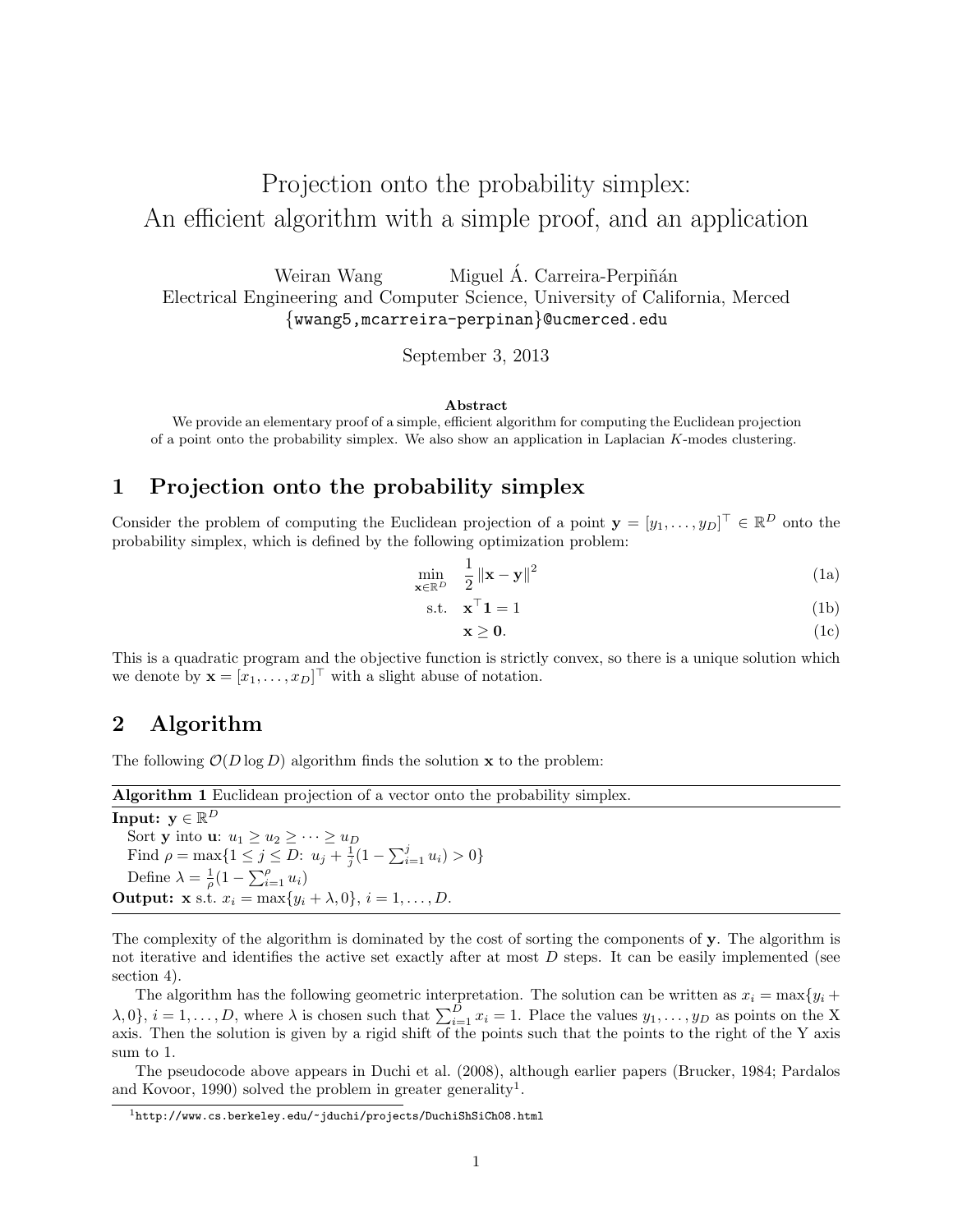Other algorithms The problem (1) can be solved in many other ways, for example by particularizing QP algorithms such as active-set methods, gradient-projection methods or interior-point methods. It can also be solved by alternating projection onto the two constraints in a finite number of steps (Michelot, 1986). Another way (Boyd and Vandenberghe, 2004, Exercise 4.1, solution available at http://see.stanford.edu/ materials/lsocoee364b/hw4sol.pdf) is to construct a Lagrangian formulation by dualizing the equality constraint and then solve a 1D nonsmooth optimization over the Lagrange multiplier. Algorithm 1 has the advantage of being very simple, not iterative, and identifying exactly the active set at the solution after at most D steps (each of cost  $O(1)$ ) after sorting.

### 3 A simple proof

A proof of correctness of Algorithm 1 can be found in Shalev-Shwartz and Singer (2006) and Chen and Ye (2011), but we offer a simpler proof which involves only the KKT theorem.

We apply the standard KKT conditions for the problem (Nocedal and Wright, 2006). The Lagrangian of the problem is

$$
\mathcal{L}(\mathbf{x}, \lambda, \boldsymbol{\beta}) = \frac{1}{2} ||\mathbf{x} - \mathbf{y}||^2 - \lambda(\mathbf{x}^\top \mathbf{1} - 1) - \boldsymbol{\beta}^\top \mathbf{x}
$$

where  $\lambda$  and  $\boldsymbol{\beta} = [\beta_1, \ldots, \beta_D]^\top$  are the Lagrange multipliers for the equality and inequality constraints, respectively. At the optimal solution  $x$  the following KKT conditions hold:

$$
x_i - y_i - \lambda - \beta_i = 0, \qquad i = 1, \dots, D
$$
\n
$$
(2a)
$$

$$
x_i \ge 0, \qquad i = 1, \dots, D \tag{2b}
$$

$$
\beta_i \ge 0, \qquad i = 1, \dots, D \tag{2c}
$$

$$
x_i \beta_i = 0, \qquad i = 1, \dots, D \tag{2d}
$$

$$
\sum_{i=1}^{D} x_i = 1.
$$
 (2e)

From the complementarity condition (2d), it is clear that if  $x_i > 0$ , we must have  $\beta_i = 0$  and  $x_i = y_i + \lambda > 0$ ; if  $x_i = 0$ , we must have  $\beta_i \geq 0$  and  $x_i = y_i + \lambda + \beta_i = 0$ , whence  $y_i + \lambda = -\beta_i \leq 0$ . Obviously, the components of the optimal solution x that are zeros correspond to the smaller components of y. Without loss of generality, we assume the components of y are sorted and x uses the same ordering, i.e.,

$$
y_1 \ge \dots \ge y_\rho \ge y_{\rho+1} \ge \dots \ge y_D,
$$
  
 $x_1 \ge \dots \ge x_\rho > x_{\rho+1} = \dots = x_D,$ 

and that  $x_1 \geq \cdots \geq x_\rho > 0$ ,  $x_{\rho+1} = \cdots = x_D = 0$ . In other words,  $\rho$  is the number of positive components in the solution x. Now we apply the last condition and have

$$
1 = \sum_{i=1}^{D} x_i = \sum_{i=1}^{P} x_i = \sum_{i=1}^{P} (y_i + \lambda)
$$

which gives  $\lambda = \frac{1}{\rho} (1 - \sum_{i=1}^{\rho} y_i)$ . Hence  $\rho$  is the key to the solution. Once we know  $\rho$  (there are only D possible values of it), we can compute  $\lambda$ , and the optimal solution is obtained by just adding  $\lambda$  to each component of y and thresholding as in the end of Algorithm 1. (It is easy to check that this solution indeed satisfies all KKT conditions.) In the algorithm, we carry out the tests for  $j = 1, ..., D$  if  $t_j = y_j + \frac{1}{j}(1 - \sum_{i=1}^j y_i) > 0$ . We now prove that the number of times this test turns out positive is exactly  $\rho$ . The following theorem is essentially Lemma 3 of Shalev-Shwartz and Singer (2006).

Theorem 1. Let  $\rho$  be the number of positive components in the solution **x**, then

$$
\rho = \max\{1 \le j \le D: y_j + \frac{1}{j}(1 - \sum_{i=1}^j y_i) > 0\}.
$$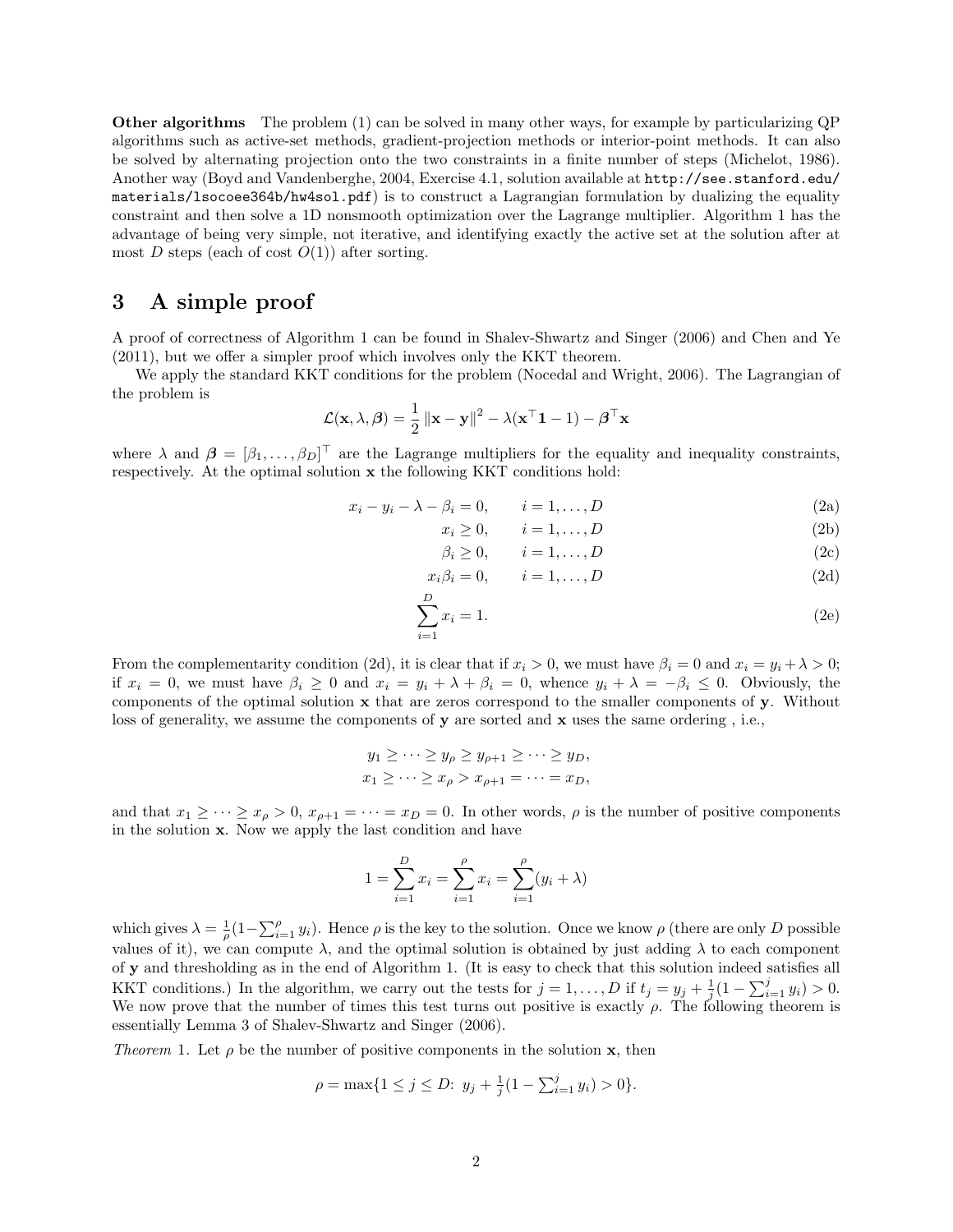*Proof.* Recall from the KKT conditions (2) that  $\lambda \rho = 1 - \sum_{i=1}^{\rho} y_i$ ,  $y_i + \lambda > 0$  for  $i = 1, \ldots, \rho$  and  $y_i + \lambda \leq 0$  for  $i = \rho + 1, \ldots, D$ . In the sequel, we show that for  $j = 1, \ldots, D$ , the test will continue to be positive until  $j = \rho$ and then stay non-positive afterwards, i.e.,  $y_j + \frac{1}{j}(1 - \sum_{i=1}^j y_i) > 0$  for  $j \le \rho$ , and  $y_j + \frac{1}{j}(1 - \sum_{i=1}^j y_i) \le 0$ for  $j > \rho$ .

(i) For  $j = \rho$ , we have

$$
y_{\rho} + \frac{1}{\rho} \left( 1 - \sum_{i=1}^{\rho} y_i \right) = y_{\rho} + \lambda = x_{\rho} > 0.
$$

(ii) For  $j < \rho$ , we have

$$
y_j + \frac{1}{j} \left( 1 - \sum_{i=1}^j y_i \right) = \frac{1}{j} \left( jy_j + 1 - \sum_{i=1}^j y_i \right) = \frac{1}{j} \left( jy_j + \sum_{i=j+1}^\rho y_i + 1 - \sum_{i=1}^\rho y_i \right) = \frac{1}{j} \left( jy_j + \sum_{i=j+1}^\rho y_i + \rho \lambda \right)
$$
  
=  $\frac{1}{j} \left( j(y_j + \lambda) + \sum_{i=j+1}^\rho (y_i + \lambda) \right).$ 

Since  $y_i + \lambda > 0$  for  $i = j, ..., \rho$ , we have  $y_j + \frac{1}{j}(1 - \sum_{i=1}^j y_i) > 0$ .

(iii) For  $j > \rho$ , we have

$$
y_j + \frac{1}{j} \left( 1 - \sum_{i=1}^j y_i \right) = \frac{1}{j} \left( jy_j + 1 - \sum_{i=1}^j y_i \right) = \frac{1}{j} \left( jy_j + 1 - \sum_{i=1}^\rho y_i - \sum_{i=\rho+1}^j y_i \right) = \frac{1}{j} \left( jy_j + \rho \lambda - \sum_{i=\rho+1}^j y_i \right)
$$

$$
= \frac{1}{j} \left( \rho(y_j + \lambda) + \sum_{i=\rho+1}^j (y_j - y_i) \right).
$$

Notice  $y_j + \lambda \leq 0$  for  $j > \rho$ , and  $y_j \leq y_i$  for  $j \geq i$  since **y** is sorted, therefore  $y_j + \frac{1}{j}(1 - \sum_{i=1}^j y_i) < 0$ .  $\Box$ 

#### Remarks

- 1. We denote  $\lambda_j = \frac{1}{j}(1 \sum_{i=1}^j y_i)$ . At the j-th test,  $\lambda_j$  can be considered as a guess of the true  $\lambda$  (indeed,  $\lambda_{\rho} = \lambda$ ). If we use this guess to compute a tentative solution  $\bar{\mathbf{x}}$  where  $\bar{x}_i = \max\{y_i + \lambda_j, 0\}$ , then it is easy to see that  $\bar{x}_i > 0$  for  $i = 1, \ldots, j$ , and  $\sum_{i=1}^j \bar{x}_i = 1$ . In other words, the first j components of  $\bar{\mathbf{x}}$ are positive and sum to 1. If we find  $\bar{x}_{j+1} = 0$  (or  $y_{j+1} + \lambda_j \leq 0$ ), then we know we have found the optimal solution and  $j = \rho$  because  $\bar{x}$  satisfies all KKT conditions.
- 2. To extend the algorithm to a simplex with a different scale, i.e.,  $\mathbf{x}^{\top} \mathbf{1} = a$  for  $a > 0$ , replace the  $1 \sum u_i$ terms with  $a - \sum u_i$  in Algorithm 1.

#### 4 Matlab code

The following vectorized Matlab code implements algorithm 1. It projects each row vector in the  $N \times D$ matrix  $\mathbf Y$  onto the probability simplex in  $D$  dimensions.

```
function X = SimplexProj(Y)
```

```
[N,D] = size(Y);X = sort(Y, 2, 'descend');Xtmp = (cumsum(X,2)-1)*diag(sparse(1./(1:D)));
X = max(bsxfun(@minus, Y, Xtmp(sub2ind([N, D], (1:N)', sum(X>Xtmp, 2))))), 0);
```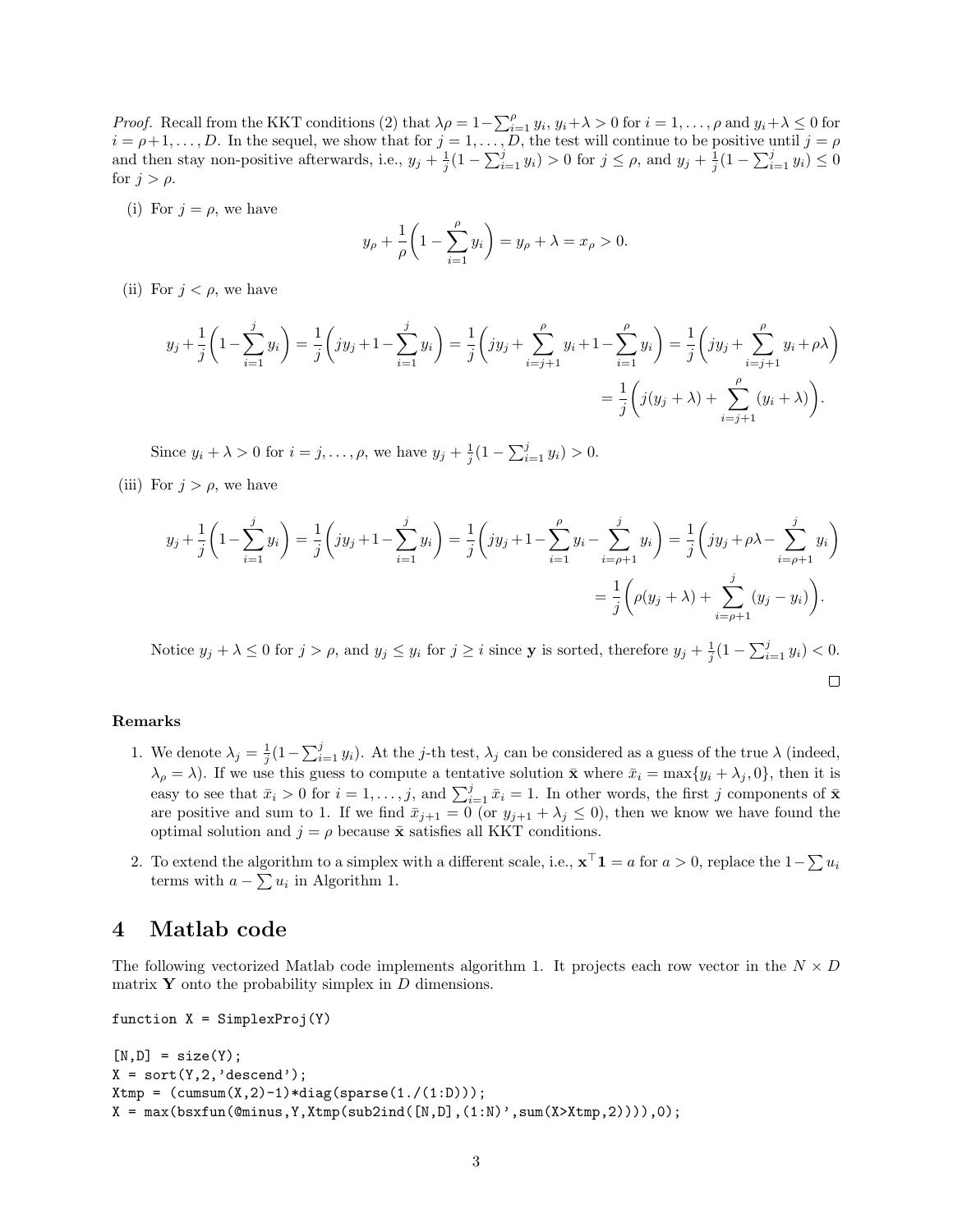#### 5 An application: Laplacian K-modes clustering

Consider the *Laplacian K-modes clustering algorithm* of Wang and Carreira-Perpiñán (2013) (which is an extension of the K-modes algorithm of Carreira-Perpiñán and Wang, 2013a). Given a dataset  $\mathbf{x}_1, \ldots, \mathbf{x}_N \in$  $\mathbb{R}^D$  and suitably defined affinity values  $w_{nm} \geq 0$  between each pair of points  $x_n$  and  $x_m$  (for example, Gaussian), we define the objective function

$$
\min_{\mathbf{Z}, \mathbf{C}} \quad \frac{\lambda}{2} \sum_{m=1}^{N} \sum_{n=1}^{N} w_{mn} \left\| \mathbf{z}_m - \mathbf{z}_n \right\|^2 - \sum_{n=1}^{N} \sum_{k=1}^{K} z_{nk} G\left( \left\| \frac{\mathbf{x}_n - \mathbf{c}_k}{\sigma} \right\|^2 \right) \tag{3a}
$$

s.t. 
$$
\sum_{k=1}^{K} z_{nk} = 1, \text{ for } n = 1, ..., N
$$
 (3b)

$$
z_{nk} \ge 0, \text{ for } n = 1, ..., N, \ k = 1, ..., K.
$$
 (3c)

**Z** is a matrix of  $N \times K$ , with  $\mathbf{Z}^{\top} = (\mathbf{z}_1, \ldots, \mathbf{z}_N)$ , where  $\mathbf{z}_n = (z_{n1}, \ldots, z_{nK})^{\top}$  are the soft assignments of point  $\mathbf{x}_n$  to clusters  $1,\ldots,K$ , and  $\mathbf{c}_1,\ldots,\mathbf{c}_K\in\mathbb{R}^D$  are modes of the kernel density estimates defined for each cluster (where  $G(·^2)$  gives a Gaussian). The problem of projection on the simplex appears in the training problem, i.e., in finding a (local) minimum  $(\mathbf{Z}, \mathbf{C})$  of (3), and in the out-of-sample problem, i.e., in assigning a new point to the clusters.

**Training** The optimization of  $(3)$  is done by alternating minimization over **Z** and **C**. For fixed **C**, the problem over  $\mathbf Z$  is a quadratic program of  $NK$  variables:

$$
\min_{\mathbf{Z}} \quad \lambda \operatorname{tr} \left( \mathbf{Z}^{\top} \mathbf{L} \mathbf{Z} \right) - \operatorname{tr} \left( \mathbf{B}^{\top} \mathbf{Z} \right) \tag{4a}
$$

$$
\text{s.t.} \quad \mathbf{Z}\mathbf{1}_K = \mathbf{1}_N \tag{4b}
$$

$$
\mathbf{Z} \geq \mathbf{0},\tag{4c}
$$

where  $b_{nk} = G(||(\mathbf{x}_n - \mathbf{c}_k)/\sigma||^2)$ ,  $n = 1, ..., N$ ,  $k = 1, ..., K$ , and **L** is the graph Laplacian computed from the pairwise affinities  $w_{mn}$ . The problem is convex since **L** is positive semidefinite. One simple and quite efficient way to solve it is to use an (accelerated) gradient projection algorithm. The basic gradient projection algorithm iteratively takes a step in the negative gradient from the current point and projects the new point onto the constraint set. In our case, this projection is simple: it separates over each row of Z (i.e., the soft assignment of each data point,  $n = 1, \ldots, N$ , and corresponds to a projection on the probability simplex of a K-dimensional row vector, i.e., the problem (1).

**Out-of-sample mapping** Given a new, test point  $\mathbf{x} \in \mathbb{R}^D$ , we wish to assign it to the clusters found during training. We are given the affinity vectors  $\mathbf{w} = (w_n)$  and  $\mathbf{g} = (g_k)$ , where  $w_n$  is the affinity between **x** and  $\mathbf{x}_n$ ,  $n = 1, ..., N$ , and  $g_k = G(||(\mathbf{x} - \mathbf{c}_k)/\sigma||^2)$ ,  $k = 1, ..., K$ , respectively. A natural and efficient way to define an out-of-sample mapping  $z(x)$  is to solve a problem of the form (3) with a dataset consisting of the original training set augmented with  $x$ , but keeping  $Z$  and  $C$  fixed to the values obtained during training (this avoids having to solve for all points again). Hence, the only free parameter is the assignment vector z for the new point x. After dropping constant terms, the optimization problem (3) reduces to the following quadratic program over  $K$  variables:

$$
\min_{\mathbf{z}} \quad \frac{1}{2} \left\| \mathbf{z} - (\bar{\mathbf{z}} + \gamma \mathbf{g}) \right\|^2 \tag{5a}
$$

$$
\text{s.t.} \quad \mathbf{z}^\top \mathbf{1}_K = 1 \tag{5b}
$$

$$
z \ge 0 \tag{5c}
$$

where  $\gamma = 1/2\lambda \sum_{n=1}^{N} w_n$  and

$$
\bar{\mathbf{z}} = \frac{\mathbf{Z}^\top \mathbf{w}}{\mathbf{w}^\top \mathbf{1}} = \sum_{n=1}^N \frac{w_n}{\sum_{n'=1}^N w_{n'}} \mathbf{z}_n
$$